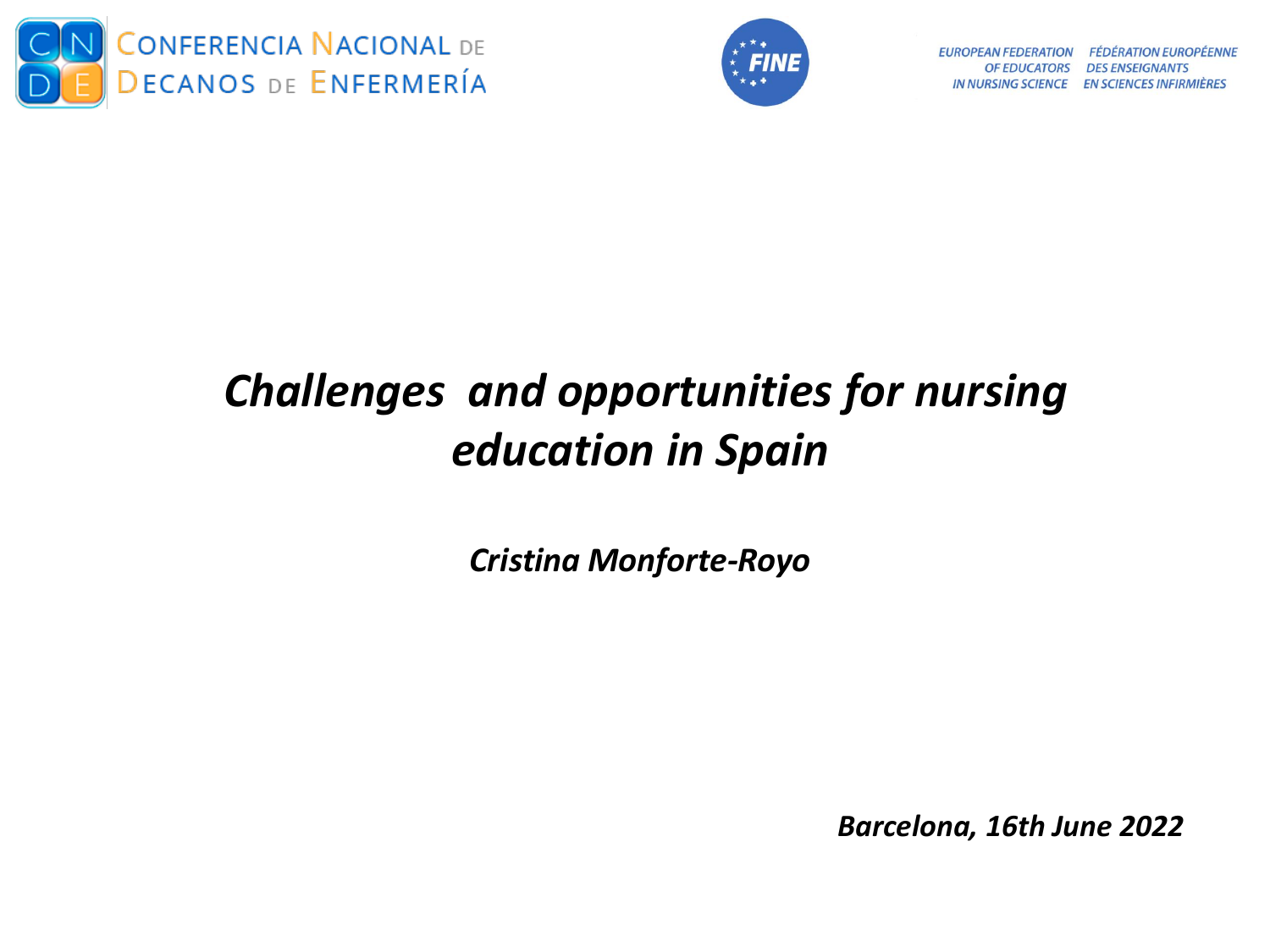



- Context / Opportunities
- Challenges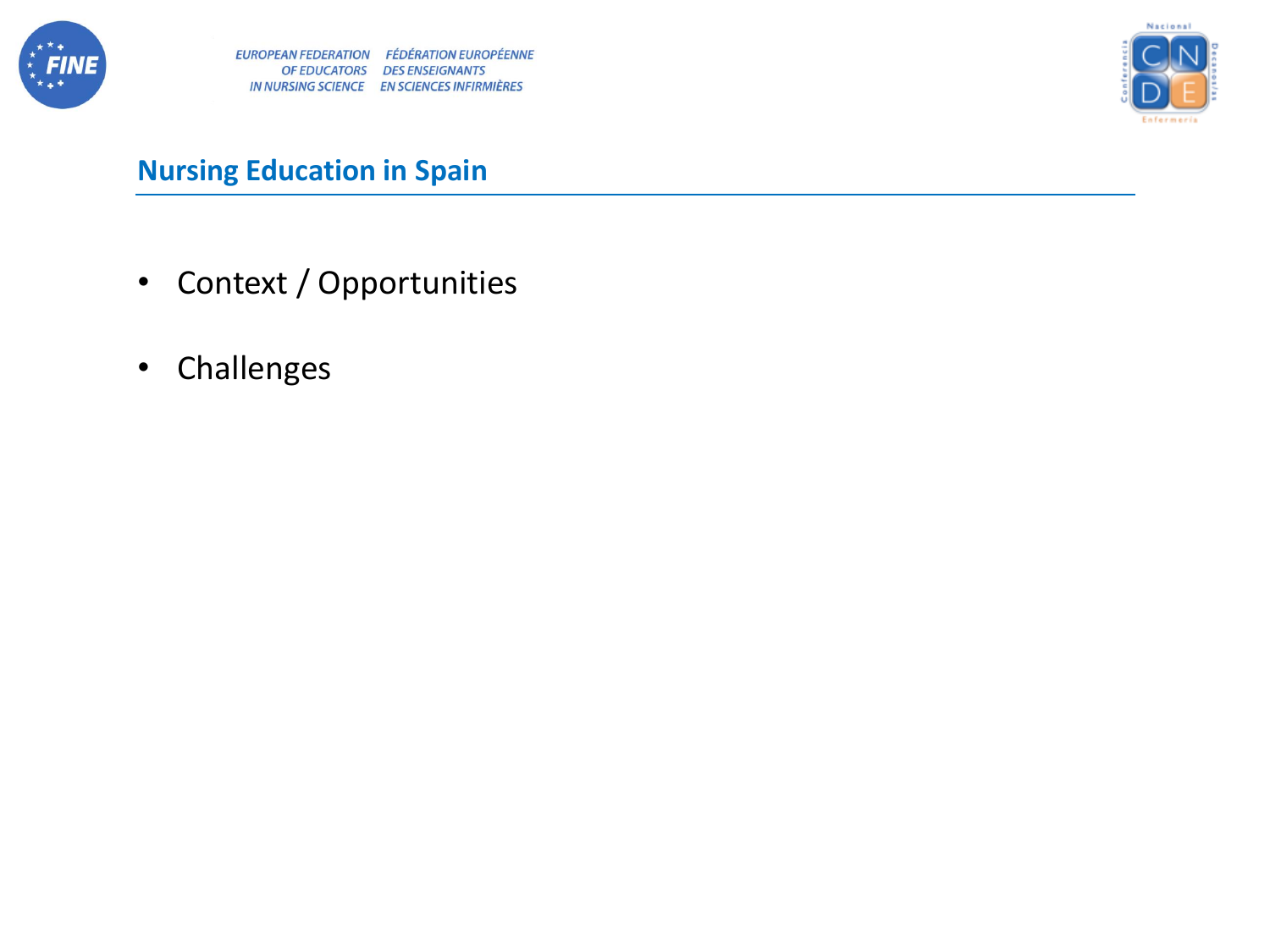



Context / Opportunities

- Nursing degree:
- 240 ECTS
- 4 years

Two levels of nursing:

- Nursing degree
- Specialities: midwifery, geriatrics, pediatrics, mental health, occupational nursing, community nursing, medical-surgical nursing
- Nursing assistants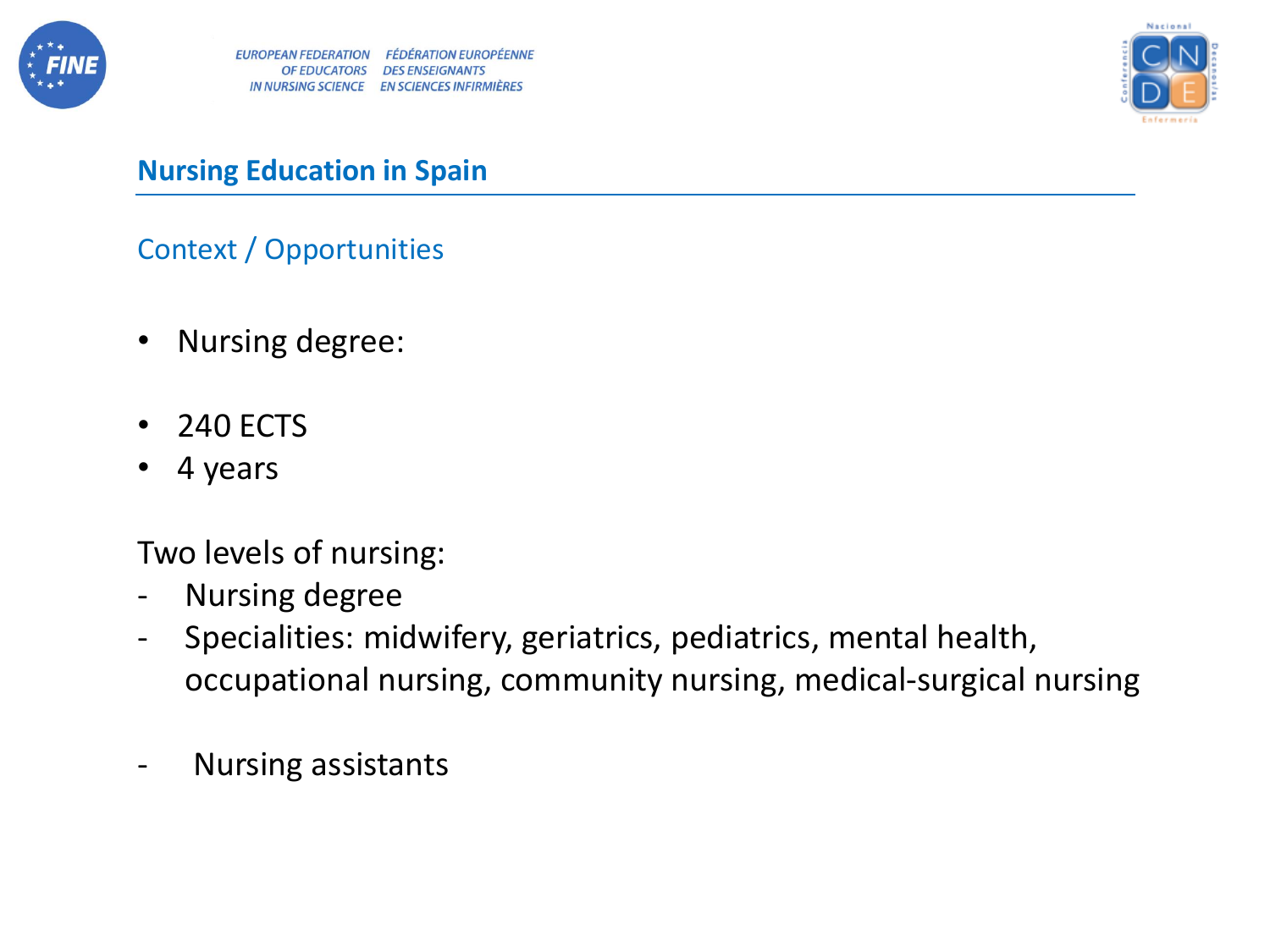



## Context / Opportunities

- 99 centers where nursing studies are taught in Spain (all of them are part of the Spanish Nursing Deans Association)
- 11,500 graduates per year
- High demand for students to access the Nursing Degree at University
- High graduation rate
- High job placement rate for graduated nurses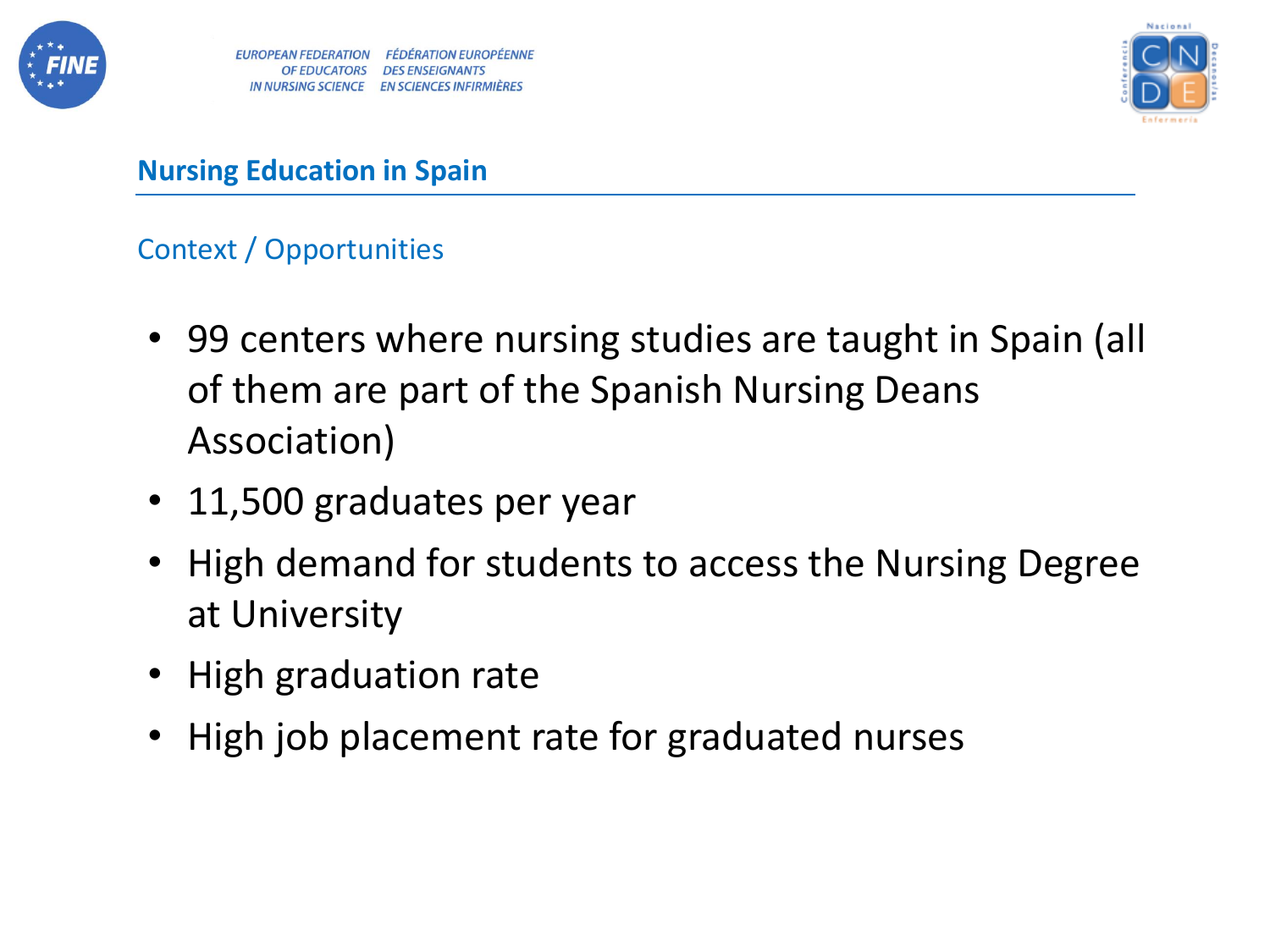



#### Context / Opportunities

- Public and private offer with good coexistence between nursing education centers in Spain
- Spanish Nursing Deans Association:
	- o Welcome to all centers
	- $\circ$  It works for the common good
	- $\circ$  Dialogue with the Ministry of Universities
	- o Dialogue with Spanish Quality Agencies
- Excellent relationship with clinical nurses for the development of practices: teaching-care symbiosis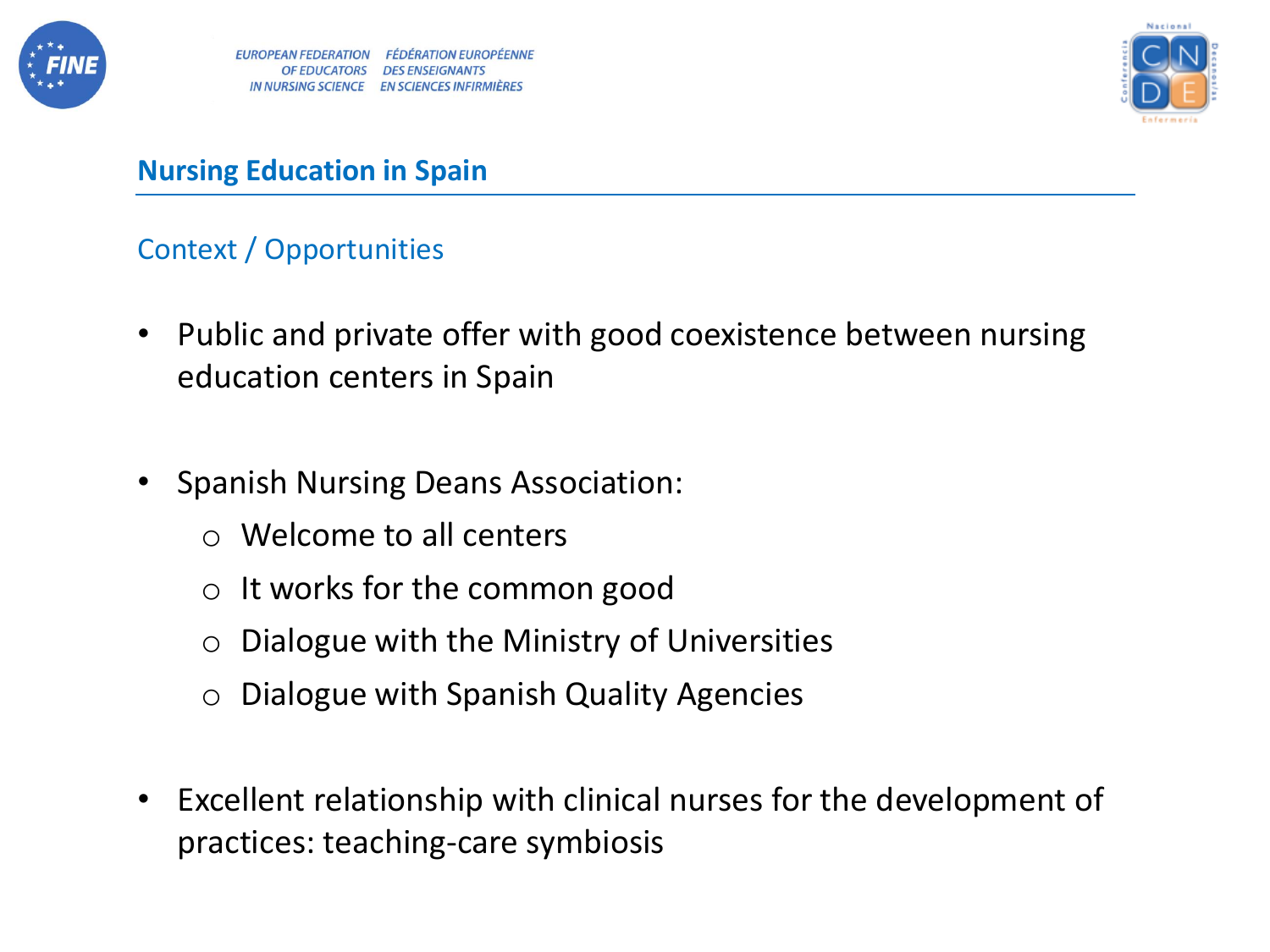



#### Context / Opportunities

- Good simulation labs development
- High simulation activities in a great number of universities
- Good international connections with other international universities
- Good research development among Spanish nurses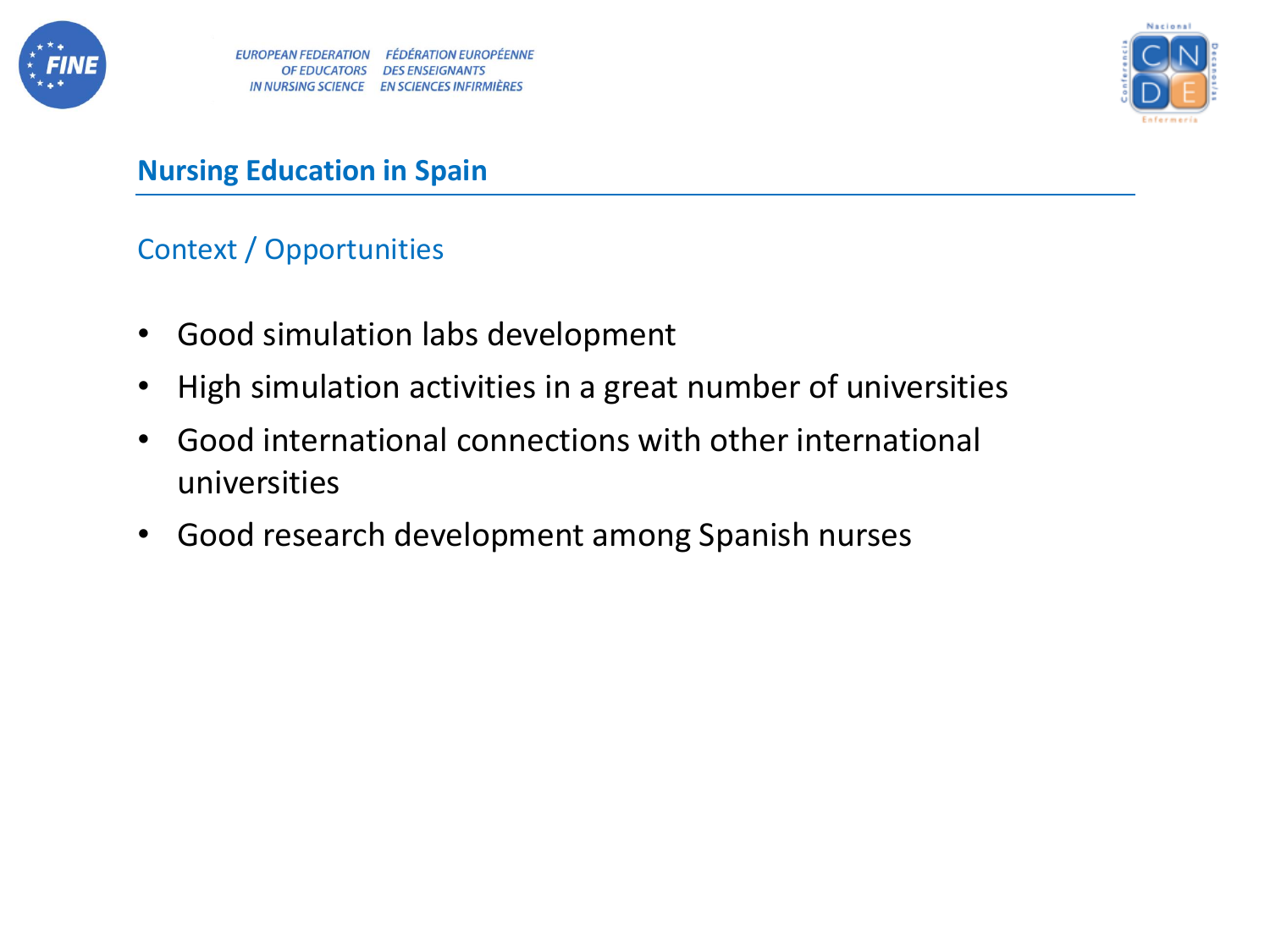



- Precarious teaching staff in the university system:
	- $\circ$  Only 17% of permanent nursing faculty positions and decreasing every year
	- o Retirement rate of permanent teachers in the next 5 years very high
	- o Average age of access to permanent places: 48 years of age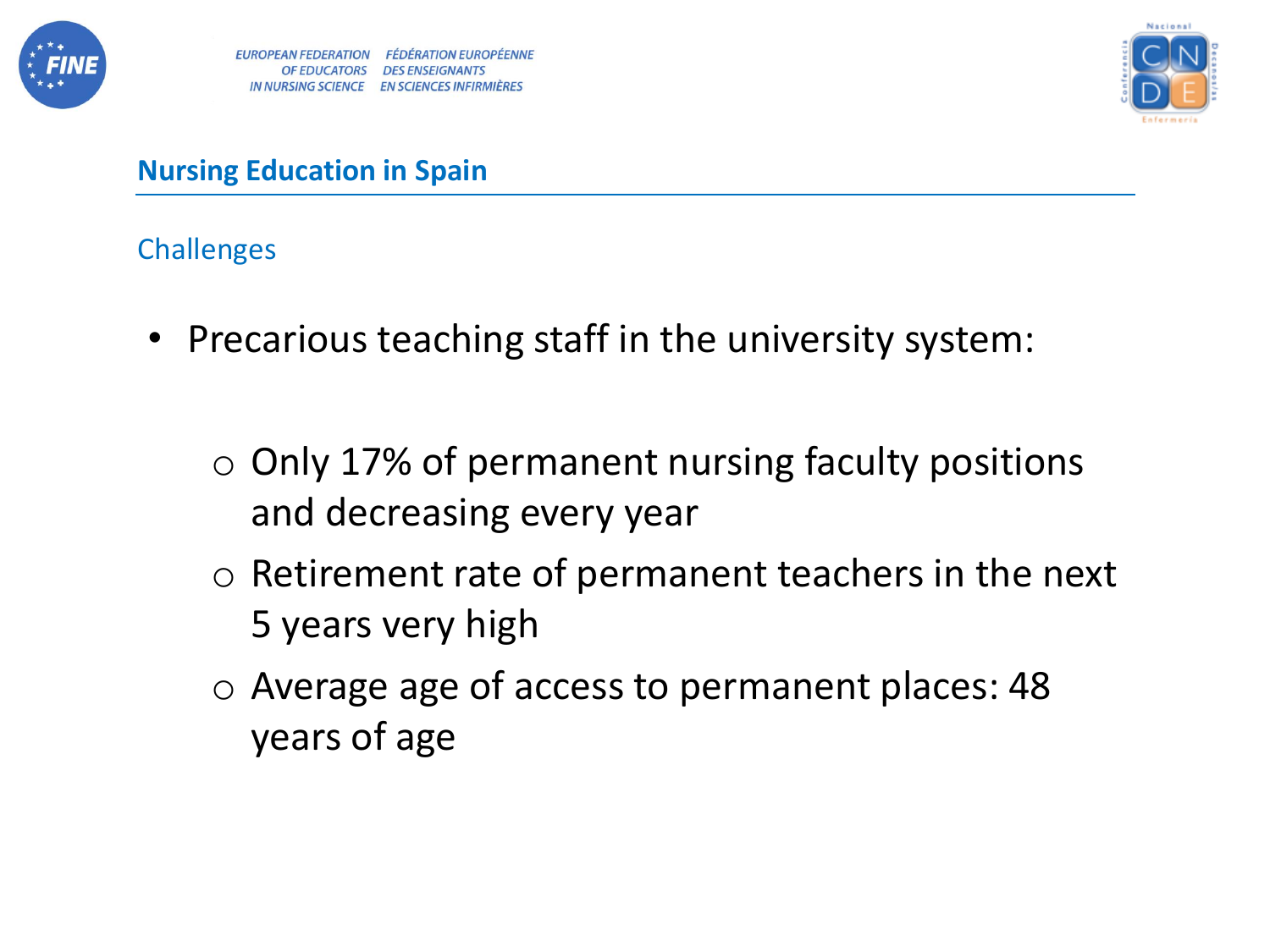



- Unattractive academic career for nurses
- Especially difficult due to the very complex and demanding accreditation system for university teachers in Spain
- Linked teaching staff vacancies not deployed in our university system
- Associate lecturers (nursing clinicians) support teaching at university
- For this reason, it is difficult to train students in evidence-based practice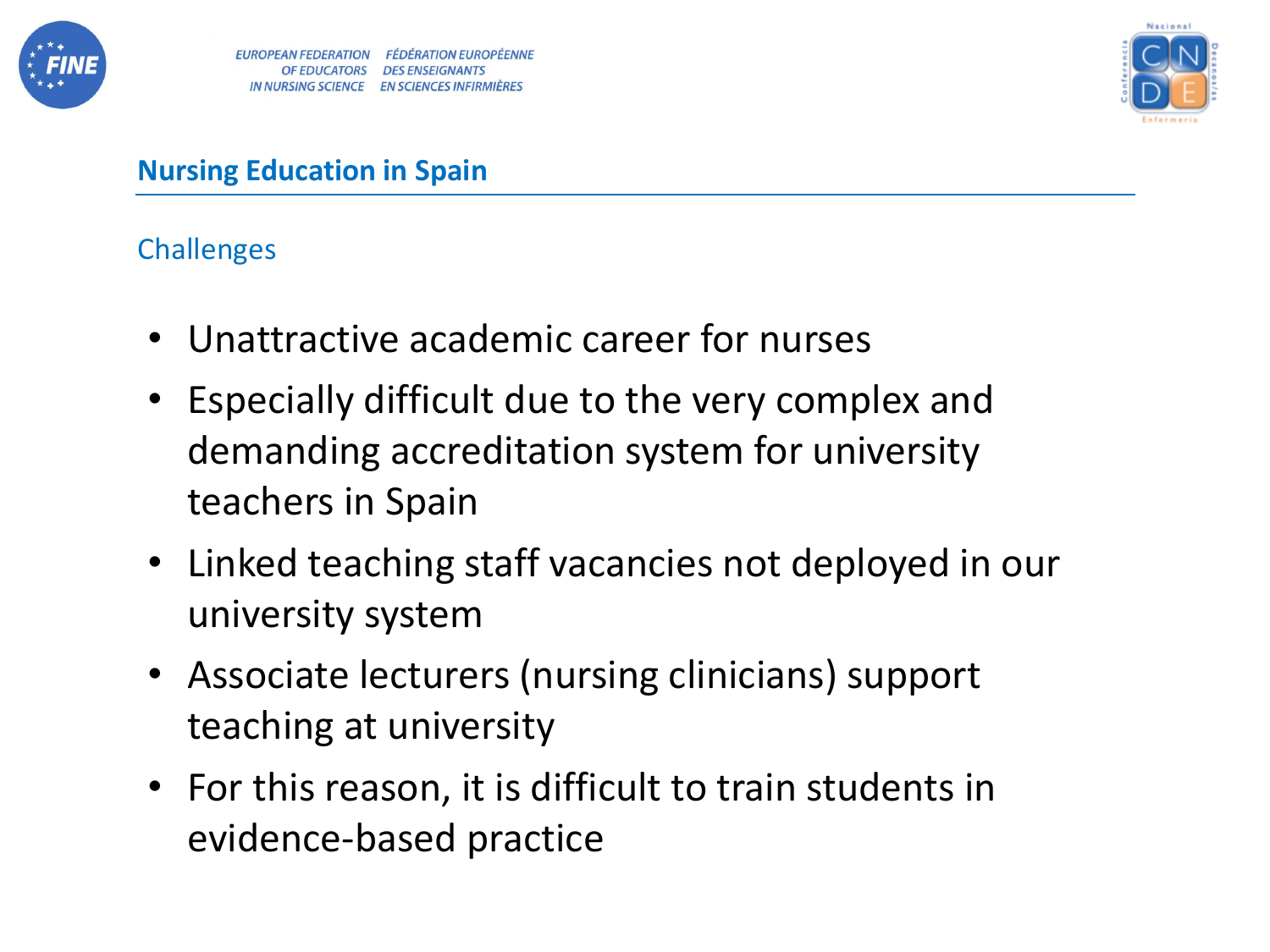



- Students are not very attracted for socio-health areas (geriatrics, dependency, mental health...)
- Patient/nurse ratio below OECD ratios
- Lack of nurses in the Spanish Health System
- High demand for nurses at Spanish Health System
- Need to train a great number of nurses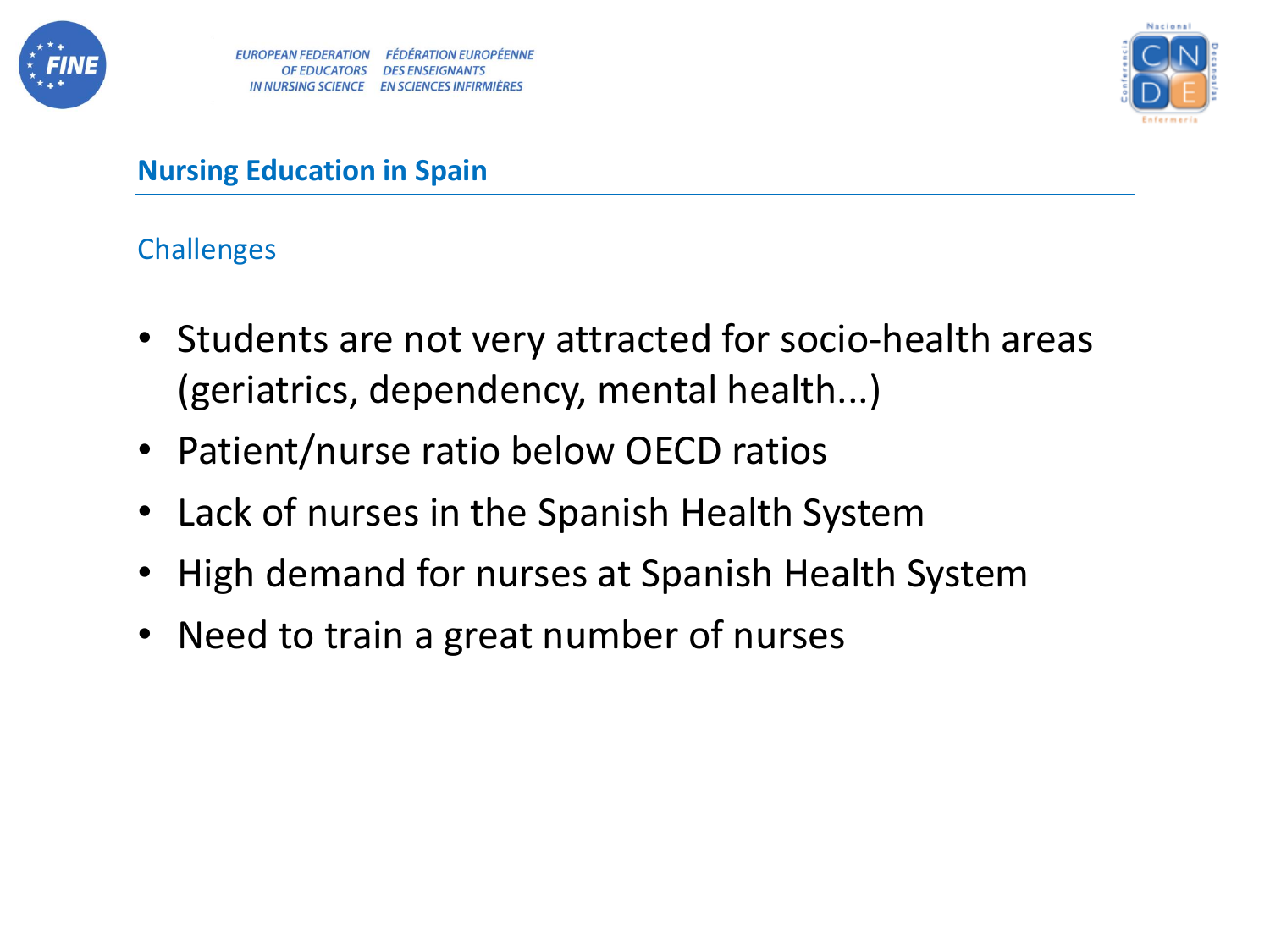



- Limitation of nursing specialties (in number of them) and in number of specialists and the little use that is given to them
- Graduates think of other opportunities: Norway, Sweden, etc.
- Pressure from the Spanish health system to train more nurses
- No regulation of figures such as advanced practice nurse, case manager, school nurse, etc.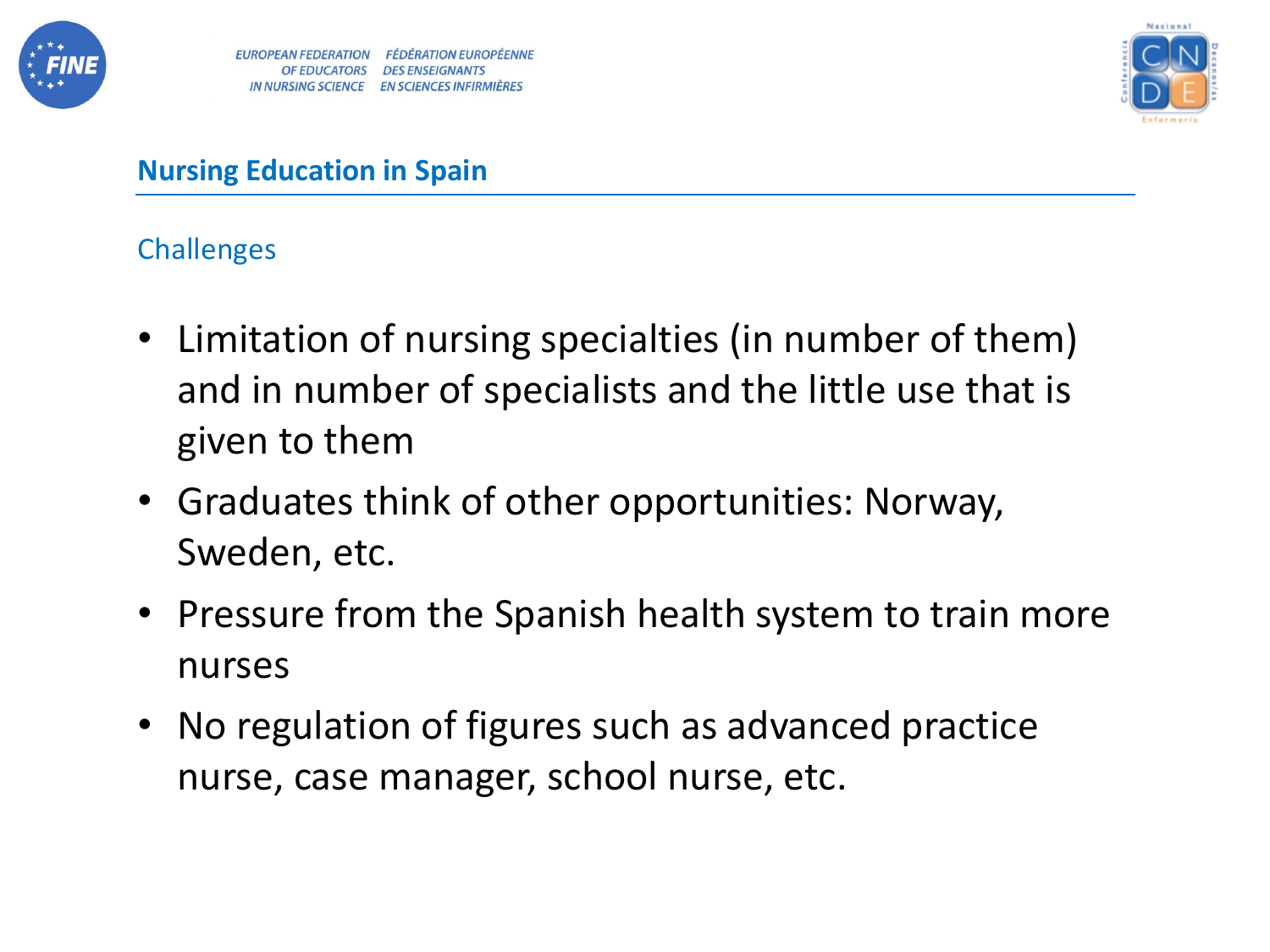



- The need of the commitment of health centers to train nursing students
- Coordinate 2,300 hours of internships with 15-week semesters